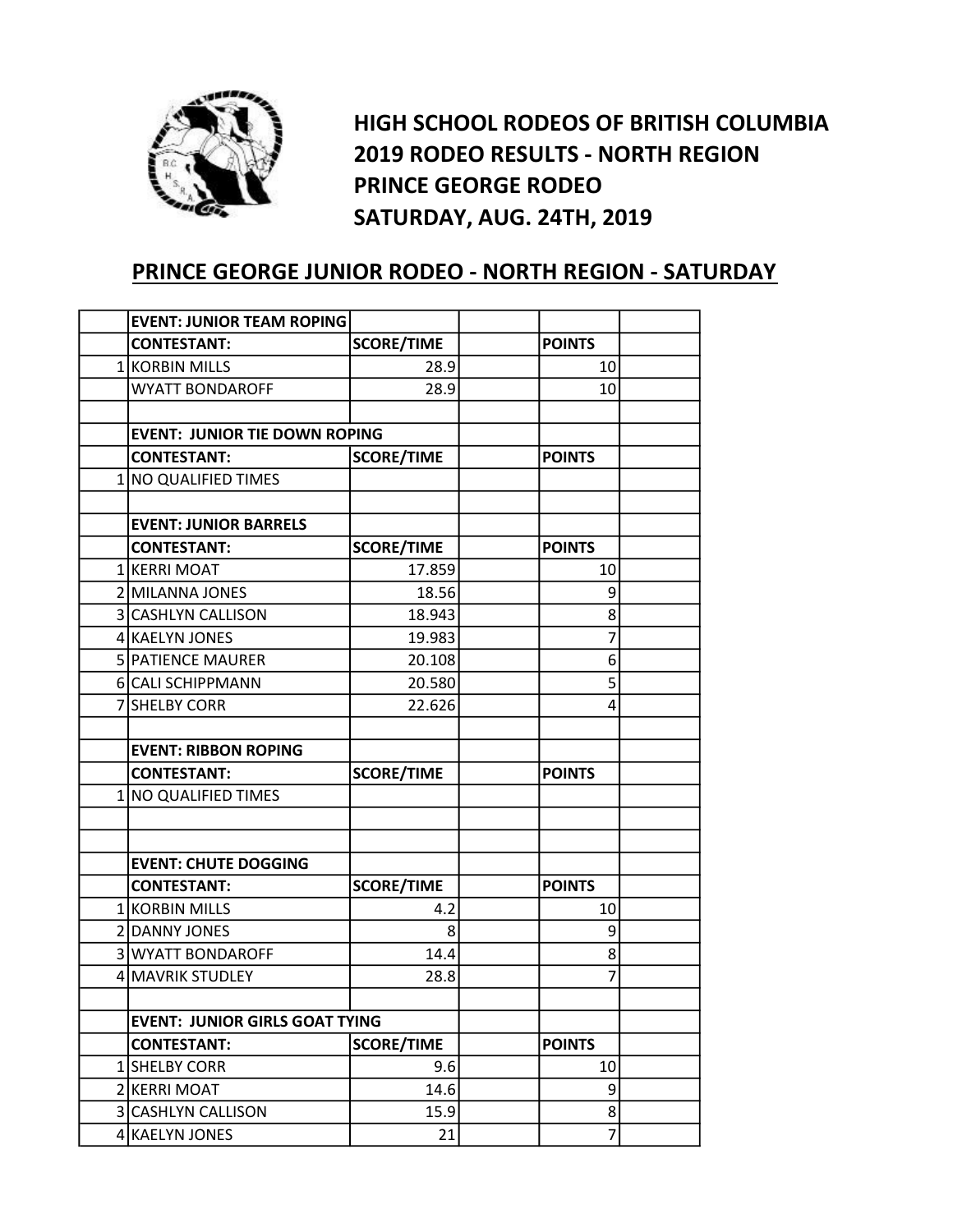| <b>EVENT: JUNIOR BOYS GOAT TYING</b>                        |                   |               |                |  |
|-------------------------------------------------------------|-------------------|---------------|----------------|--|
| <b>CONTESTANT:</b>                                          | <b>SCORE/TIME</b> | <b>POINTS</b> |                |  |
| 1 KORBIN MILLS                                              | 12.6              |               | 10             |  |
| 2 WYATT BONDAROFF                                           | 13.9              |               | 9              |  |
| 3 DANNY JONES                                               | 16.2              |               | 8 <sup>1</sup> |  |
| 4 JACOB BOWDEN                                              | 22.4              |               | 7              |  |
| 5 ETHAN NELSON                                              | 22.8              |               | 6 <sup>1</sup> |  |
| 6 LANDON DOWLING                                            | 39.1              |               | 5              |  |
|                                                             |                   |               |                |  |
| <b>EVENT: JUNIOR GIRLS BREAKAWAY</b>                        |                   |               |                |  |
| <b>CONTESTANT:</b>                                          | <b>SCORE/TIME</b> | <b>POINTS</b> |                |  |
| 1 NO QUALIFIED TIMES                                        |                   |               |                |  |
|                                                             |                   |               |                |  |
| <b>EVENT: JUNIOR BOYS BREAKWAY</b>                          |                   |               |                |  |
| <b>CONTESTANT:</b>                                          | <b>SCORE/TIME</b> | <b>POINTS</b> |                |  |
| 1 NO QUALIFIED TIMES                                        |                   |               |                |  |
|                                                             |                   |               |                |  |
| <b>EVENT: JUNIOR POLE BENDING</b>                           |                   |               |                |  |
| <b>CONTESTANT:</b>                                          | <b>SCORE/TIME</b> | <b>POINTS</b> |                |  |
| 1 KERRI MOAT                                                | 23.007            |               | 10             |  |
| 2 CASHLYN CALLISON                                          | 23.588            |               | 9              |  |
| 3 KAELYN JONES                                              | 25.074            |               | 8              |  |
| 4 MILANNA JONES                                             | 25.771            |               | 7              |  |
| 5 PATIENCE MAURER                                           | 26.321            |               | 6 <sup>1</sup> |  |
| 6 CALI SCHIPPMANN                                           | 27.151            |               | 5 <sup>1</sup> |  |
| 7 SHELBY CORR                                               | 28.347            |               | 4              |  |
|                                                             |                   |               |                |  |
| <b>EVENT: BAC SADDLE BRONC</b>                              |                   |               |                |  |
| <b>CONTESTANT:</b>                                          | <b>SCORE/TIME</b> | <b>POINTS</b> |                |  |
| 1 NO QUALIFIED RIDES                                        |                   |               |                |  |
|                                                             |                   |               |                |  |
| <b>EVENT: BAC BAREBACK</b>                                  |                   |               |                |  |
| <b>CONTESTANT:</b>                                          | <b>SCORE/TIME</b> | <b>POINTS</b> |                |  |
| 1 NO QUALIFIED RIDES                                        |                   |               |                |  |
|                                                             |                   |               |                |  |
| <b>EVENT: JR BULL RIDING</b>                                |                   | <b>POINTS</b> |                |  |
| <b>CONTESTANT:</b>                                          | <b>SCORE/TIME</b> |               |                |  |
| NO QUALIFIED RIDES                                          |                   |               |                |  |
| PRINCE GEORGE - HIGH SCHOOL RODEO - SATURDAY - NORTH REGION |                   |               |                |  |
| <b>EVENT: SENIOR BARRELS</b>                                |                   |               |                |  |
| <b>CONTESTANT:</b>                                          | <b>SCORE/TIME</b> | <b>POINTS</b> |                |  |
| 1 RACHEL MOAT                                               | 17.09             |               | 10             |  |
| 2 ASPEN WOLLEN                                              | 17.268            |               | $\overline{9}$ |  |
| <b>3JULIA BOWDEN</b>                                        | 17.482            |               | $\mathbf{8}$   |  |
|                                                             |                   |               |                |  |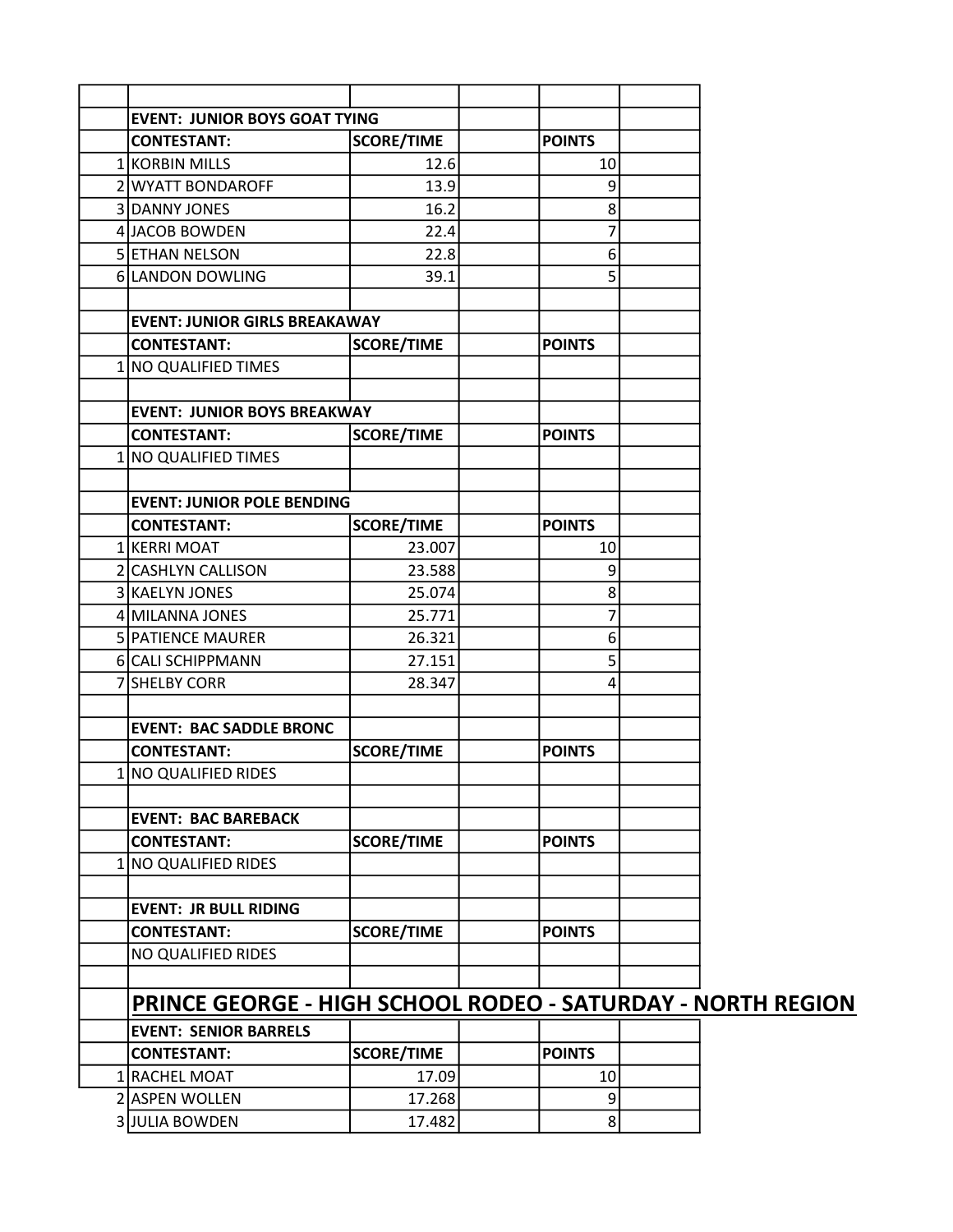|     | 4 RYLIE DOWLING                            | 17.558                        | 7                   |  |
|-----|--------------------------------------------|-------------------------------|---------------------|--|
|     | 5 GRACIE CHAPPLE                           | 17.566                        | 6                   |  |
|     | 6 LAUREN KONASHUK                          | 17.943                        | 5                   |  |
|     | 7 MAKAYLA JONES                            | 18.062                        | 4                   |  |
|     | 8 FALLON JONES                             | 18.143                        | 3                   |  |
|     | 9 ARTAYSHA STUDLEY                         | 18.255                        | $\overline{2}$      |  |
|     | 10 PAYDEN HINTON                           | 18.329                        | $\mathbf{1}$        |  |
|     |                                            |                               |                     |  |
|     | <b>EVENT: SADDLE BRONC</b>                 |                               |                     |  |
|     | <b>CONTESTANT:</b>                         | <b>SCORE/TIME</b>             | <b>POINTS</b>       |  |
|     | 1 BREKAN LOEWEN                            | 63                            | 10                  |  |
|     |                                            |                               |                     |  |
|     | <b>EVENT: SENIOR GOAT TYING</b>            |                               |                     |  |
|     | <b>CONTESTANT:</b>                         | <b>SCORE/TIME</b>             | <b>POINTS</b>       |  |
|     | 1 PAYDEN HINTON                            | 10.1                          | 10                  |  |
|     | 2 LAUREN KONASHUK                          | 10.9                          | 9                   |  |
|     | 3 RYLIE DOWLING                            | 11.3                          | 8                   |  |
|     | 4 TYLER BONDAROFF                          | 11.5                          | $\overline{7}$      |  |
|     | 5 RACHEL MOAT                              | 12.4                          | 6                   |  |
|     | 6 FALLON JONES                             | 13.5                          | 5                   |  |
|     | 7 MAKAYLA JONES                            | 13.9                          | 4                   |  |
|     | 8/9 KALI CLARE ATKINGS                     | 14.2                          | 2.5                 |  |
| 8/9 | ARTAYSHA STUDLEY                           | 14.2                          | 2.5                 |  |
|     | 10 ANNA BEST                               | 14.4                          | $\mathbf{1}$        |  |
|     |                                            |                               |                     |  |
|     | <b>EVENT: SENIOR TEAM ROPING</b>           |                               |                     |  |
|     | <b>CONTESTANT</b>                          | <b>SCORE/TIME</b>             | <b>POINTS</b>       |  |
|     | 1 NO QUALIFIED TIMES                       |                               |                     |  |
|     |                                            |                               |                     |  |
|     |                                            |                               |                     |  |
|     | <b>EVENT: SENIOR GIRLS BREAKAWAY</b>       |                               |                     |  |
|     | <b>CONTESTANT</b>                          | <b>SCORE/TIME</b>             | <b>POINTS</b>       |  |
|     | 1 FALLON JONES                             | 4.3                           | 10                  |  |
|     | 2 RYLIE BONDAROFF                          | 5.9                           | 9                   |  |
|     |                                            |                               |                     |  |
|     |                                            |                               |                     |  |
|     | <b>EVENT: TIE DOWN ROPING</b>              |                               |                     |  |
|     | <b>CONTESTANT</b>                          | <b>SCORE/TIME</b>             | <b>POINTS</b>       |  |
|     | 1 TYLER PEDERSON                           | 12.7                          | 10                  |  |
|     |                                            |                               |                     |  |
|     | <b>EVENT: STEER WRESTLING</b>              |                               |                     |  |
|     | <b>CONTESTANT:</b>                         | <b>SCORES/TIMES</b>           | <b>POINTS</b>       |  |
|     | 1 NO QUALIFIED TIMES                       |                               |                     |  |
|     |                                            |                               |                     |  |
|     | <b>EVENT: SENIOR POLE BENDING</b>          |                               |                     |  |
|     |                                            |                               |                     |  |
|     | <b>CONTESTANT:</b><br>1 KALI CLARE ATKINGS | <b>SCORES/TIMES</b><br>22.207 | <b>POINTS</b><br>10 |  |